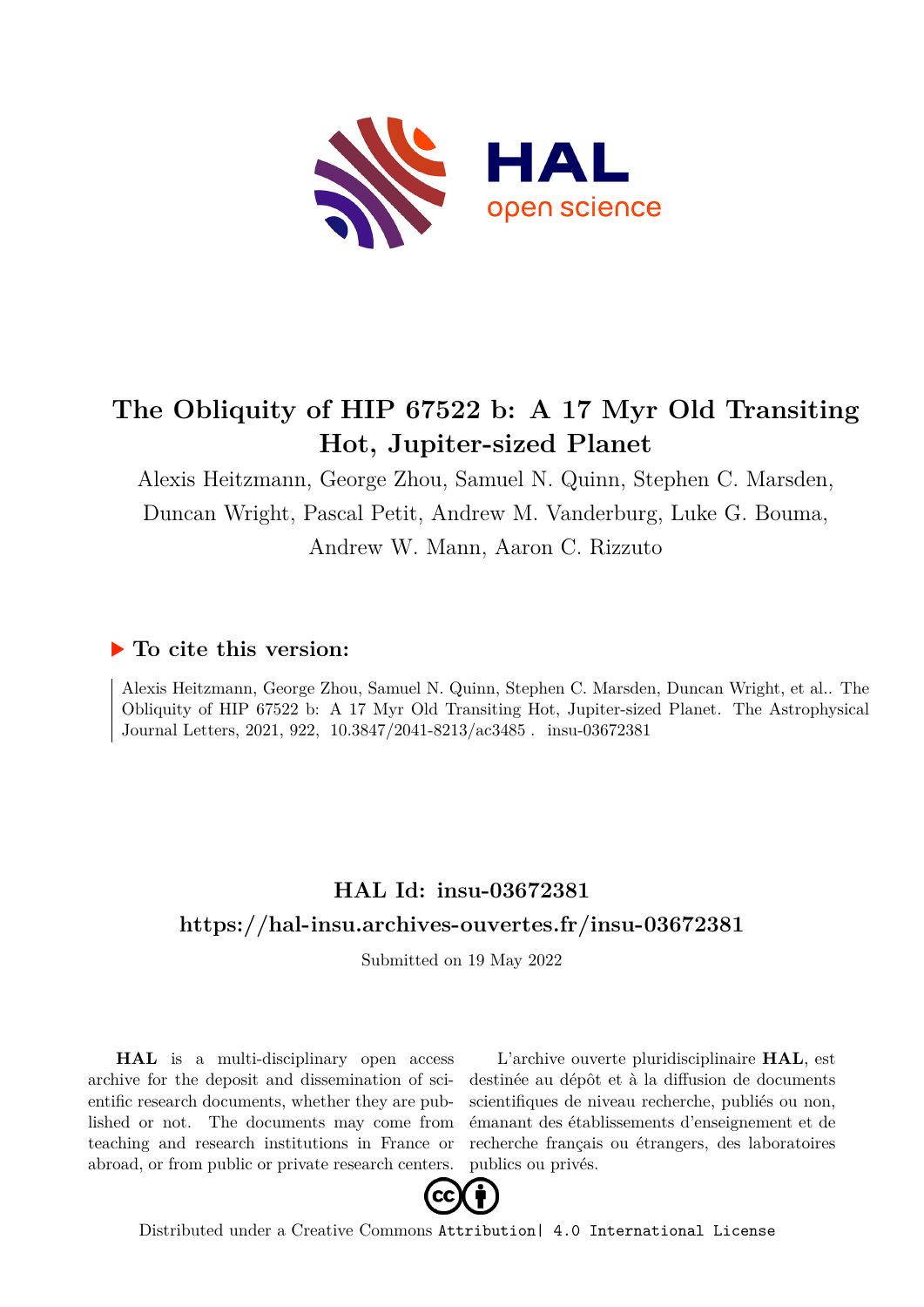

### The Obliquity of HIP 67522 b: A 17Myr Old Transiting Hot, Jupiter-sized Planet

Alexis Heitzmann<sup>[1](https://orcid.org/0000-0001-7294-5386)</sup> **.** George Zhou<sup>1</sup> **.** Samuel N. Quinn<sup>[2](https://orcid.org/0000-0002-8964-8377)</sup> [,](https://orcid.org/0000-0001-5522-8887) Stephen C. Marsden<sup>1</sup> **.** Duncan Wright<sup>1</sup> , Pascal Petit<sup>[3](https://orcid.org/0000-0001-7624-9222)</sup> **.** 

Andrew M. Vanderburg<sup>[4](https://orcid.org/0000-0001-7246-5438)</sup> **.** Luke G. Bouma<sup>[5](https://orcid.org/0000-0002-0514-5538)</sup> **0**, Andrew W. Mann<sup>[6](https://orcid.org/0000-0003-3654-1602)</sup> **0**, and Aaron C. Rizzuto<sup>[7](https://orcid.org/0000-0001-9982-1332)</sup> **0** 

<sup>1</sup> Centre for Astrophysics, University of Southern Queensland, West Street, Toowoomba, QLD 4350 Australia; [alexis.heitzmann@usq.edu.au](mailto:alexis.heitzmann@usq.edu.au)<br><sup>2</sup> Center for Astrophysics | Harvard & Smithsonian, 60 Garden Street, Cambridge, MA 0

<sup>5</sup> Department of Astrophysical Sciences, Princeton University, Princeton, NJ 08544, USA<br><sup>6</sup> Department of Physics and Astronomy, The University of North Carolina at Chapel Hill, Chapel Hill, NC 27599, USA<br><sup>7</sup> Department

Received 2021 September 9; revised 2021 October 26; accepted 2021 October 27; published 2021 November 12

#### Abstract

HIP 67522 b is a 17 Myr old, close-in ( $P_{\text{orb}} = 6.96$  days), Jupiter-sized ( $R = 10 R_{\oplus}$ ) transiting planet orbiting a Sun-like star in the Sco–Cen OB association. We present our measurement of the system's projected orbital obliquity via two spectroscopic transit observations using the CHIRON spectroscopic facility. We present a global model that accounts for large surface brightness features typical of such young stars during spectroscopic transit observations. With a value of  $|\lambda| = 5.8^{+2.8}$  it is unlikely that this well-aligned system is the result of a higheccentricity-driven migration history. By being the youngest planet with a known obliquity, HIP 67522 b holds a special place in contributing to our understanding of giant planet formation and evolution. Our analysis shows the feasibility of such measurements for young and very active stars.

Unified Astronomy Thesaurus concepts: [Exoplanet astronomy](http://astrothesaurus.org/uat/486) (486); [Exoplanet systems](http://astrothesaurus.org/uat/484) (484); [Planetary](http://astrothesaurus.org/uat/1243) [alignment](http://astrothesaurus.org/uat/1243) (1243); [Planet formation](http://astrothesaurus.org/uat/1241) (1241); [Radial velocity](http://astrothesaurus.org/uat/1332) (1332); [Transit photometry](http://astrothesaurus.org/uat/1709) (1709)

#### 1. Introduction

One of the oldest puzzles in the field of exoplanets is the origin of short-orbit gas giants. With no equivalent in the solar system, it is far from obvious how these giant planets, orbiting their host star incredibly close (with orbital periods <10 days), come to exist.

Among the observational properties easily measurable for these exoplanets when they transit, their sky-projected stellar obliquity  $(\lambda)$  angle may help differentiate between the multiple pathways explaining their origin (Dawson & Johnson 2018). Unfortunately, on its own, the obliquity angle cannot unambiguously identify a specific formation pathway. Star– planet tidal interactions, resulting in angular momentum exchanges between a host star and its planet, have the ability to circularize and shrink planetary orbits but also alter the star's rotation axis alignment. This can erase primordial orbital characteristics (i.e., misalignments and/or eccentricity), preventing the identification of a specific migration channel. Because the timescales of such interactions span many orders of magnitudes (from  $10^5$  to  $10^9$  yr), the ~150<sup>8</sup> sky-projected orbital obliquity measurements obtained to date remain difficult to interpret (Triaud 2018; Albrecht et al. 2021).

Recently, it became possible to compare the obliquity distribution for very young stars (<100 Myr) against that of more mature stars. These young planetary systems have not yet been influenced by star–planet tidal effects, and provide a glimpse into the primordial orbits of planets post-formation.

Original content from this work may be used under the terms  $\odot$  $\left(\mathrm{cc}\right)$ of the [Creative Commons Attribution 4.0 licence.](http://creativecommons.org/licenses/by/4.0/) Any further distribution of this work must maintain attribution to the author(s) and the title of the work, journal citation and DOI.

The recent efforts to characterize young planets discovered by the K2 and Transiting Exoplanet Survey Satellite (TESS; Ricker et al. 2016) missions, such as AU Mic b (Addison et al. 2021; Hirano et al. 2020; Martioli et al. 2020; Palle et al. 2020), V1298 Tau c (David et al. 2019; Feinstein et al. 2021), DS Tuc Ab (Montet et al. 2020; Zhou et al. 2020), and TOI 942 b (Wirth et al. 2021; Zhou et al. 2021), have the potential to deliver key insights on the formation and migration of close-in planets. Although these transiting planets orbiting rapidly rotating young stars are suitable candidates for obliquity measurements, their host stars' young age imply that strong intrinsic variability needs to be dealt with in order to recover the true spin–orbit angles.

In this Letter we present a projected obliquity measurement for HIP 67522 b. This obliquity measurement is the first for a hot, Jupiter-sized planet younger than 100 Myr. With an age of only 17 Myr, HIP 67522 b has a radius of  $10.178 \pm 0.440 R_{\oplus}$ (this work), a mass  $<$  5 M<sub>J</sub> (Rizzuto et al. 2020), and is orbiting a bright ( $V_{\text{mag}} = 9.876 \pm 0.026$ ) Sun-like star ( $T_{\text{eff}} = 5675 \pm 75$  $K$ ).

We describe both photometric and spectroscopic observations of HIP 67522 b's transits in Section 2 and present our combined model used to determine the projected obliquity of the system in Section 3. Finally, in Section 4, we place this measurement into context of other planetary systems around mature main-sequence stars.

#### 2. Observations

#### 2.1. TESS: Photometry

HIP 67522 b was first identified to transit in Sector 11 of the TESS primary mission (Rizzuto et al. 2020) over the period of 2019 April 22–May 21. The target was subsequently observed by TESS again during Sector 38 of the extended mission, over

<sup>8</sup> TEPCat 2021 July (Southworth 2011).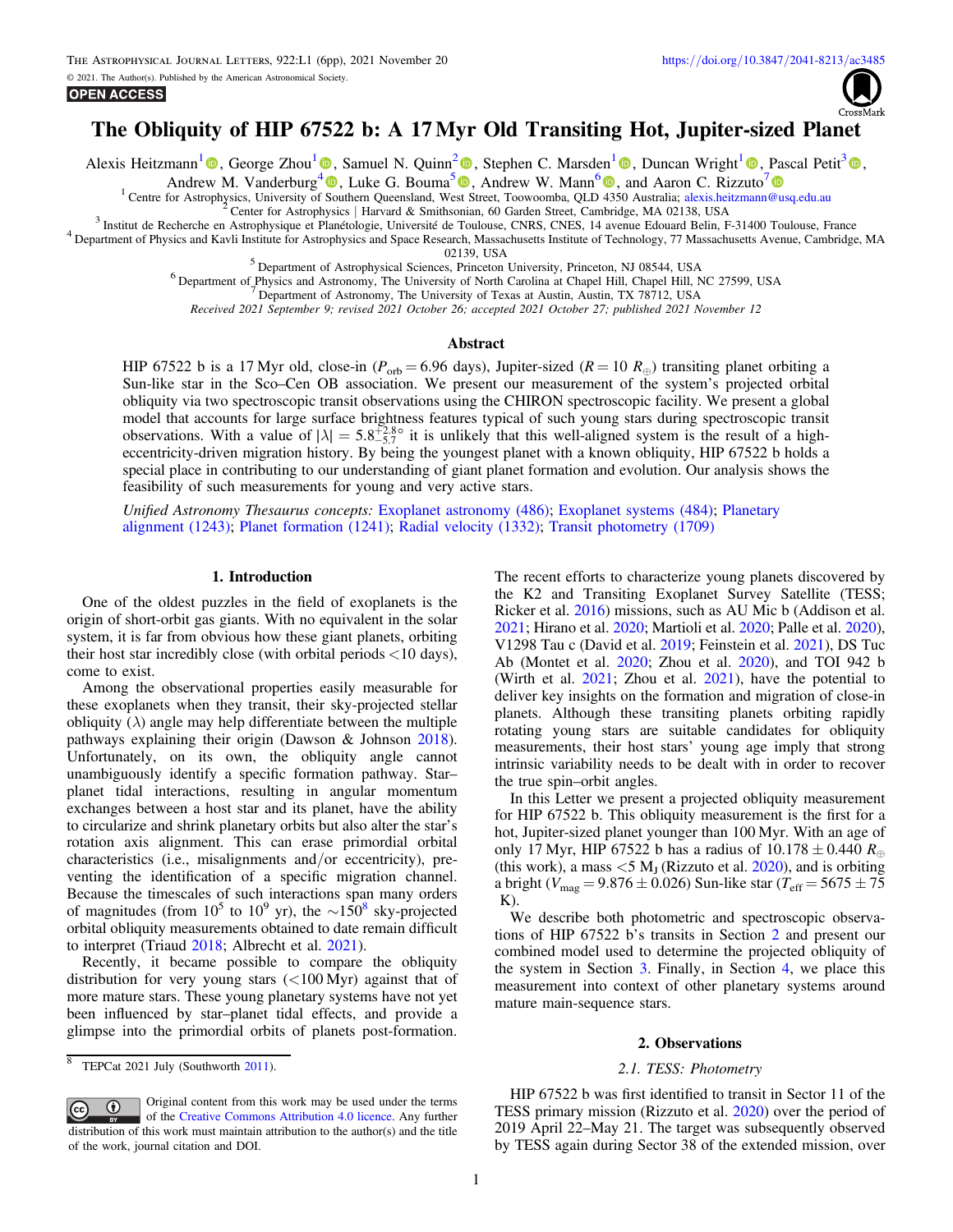

Figure 1. Top: TESS light curve for Sector 38. Data points are shown as gray points. The red line demonstrates the Gaussian process model describing the stellar variability of the TESS light curves. Locations of individual transit events are highlighted by the shaded regions. Middle: the TESS Sector 38 light curve after the Gaussian process model has been removed. Bottom: close-ups of each transit event. The transit event on 2021 May 14 was simultaneously observed by CHIRON, and is marked in orange for clarity.

the period of 2021 April 28–May 26. We make use of the Simple Aperture Photometry (Twicken et al. 2010, 2018; Morris et al. 2020) made available for the target star extracted by the Science Processing Observation Center (SPOC; Jenkins et al. 2016) from the target pixel files, obtained at a 2 minute cadence from both sectors of observations. The light curves were detrended against spacecraft motion via the quaternion detrending technique as per Vanderburg et al. (2019), allowing the recovery of two missing transits in the Sector 11 observations as shown in the discovery paper. Except for these two transits, the light curve was also decorrelated against the PDC band 3 (fast timescale) cotrending basis vectors, and modeled the rotation signal with a basis spline with breakpoints every 0.1 days while excluding points with transits from the systematics correction. This allowed the recovery of a systematic corrected light curve from Sector 38. The light curve from Sector 38 is shown in Figure 1.

#### 2.2. CHIRON/SMARTS: Spectroscopy

We obtained two spectroscopic transits of HIP 67522 b with the CHIRON facility (Tokovinin et al. 2013). CHIRON is a high-resolution echelle spectrograph on the 1.5 m Small and Moderate Aperture Research Telescope System (SMARTS) telescope, located at Cerro Tololo Inter-American Observatory, Chile. CHIRON is fed via a fiber bundle, and has a spectral

resolving power of  $\lambda/\Delta\lambda = R \approx 80,000$  with a wavelength coverage from 4100 to 8700 Å.

A total of 24 observations, with exposure times of 1200 s each, were obtained on 2021 May 14, capturing the full transit and baselines on pre-ingress and post-egress from 2021 May 14 00:00 to 08:00 UTC. An additional partial transit was observed from 2021 June 17 23:15 to 2021 June 18 05:20 UTC, with a total of 18 observations at 1200 s integration time each. The stellar spectra were extracted via the official CHIRON pipeline (Paredes et al. 2021), with wavelength calibration provided by a set of thorium–argon cathode ray lamp exposures that bracket each transit sequence. To derive line-broadening profiles from each spectrum, we perform a least-squares deconvolution of the observed spectrum against a set of synthetic nonrotating spectral templates (Donati et al. 1997; Collier Cameron et al. 2010), making use of the ATLAS9 atmosphere models (Castelli & Kurucz 2003) computed at the atmospheric parameters of HIP 67522 (T<sub>eff</sub> = 5725 K, log  $g = 4.0$ , and  $[Fe/H] = 0$ ). To ensure realistic uncertainties on our measurement of  $\lambda$ , we rebinned these line profiles to the velocity dispersion corresponding to the detector's pixel size. We make use of these for the transit spectroscopic modeling as described in Section 3.2. In addition, we also model each line profile with a kernel that incorporates the effects of rotational, macroturbulent, and instrumental line broadening. We make use of this model to determine the rotational broadening velocity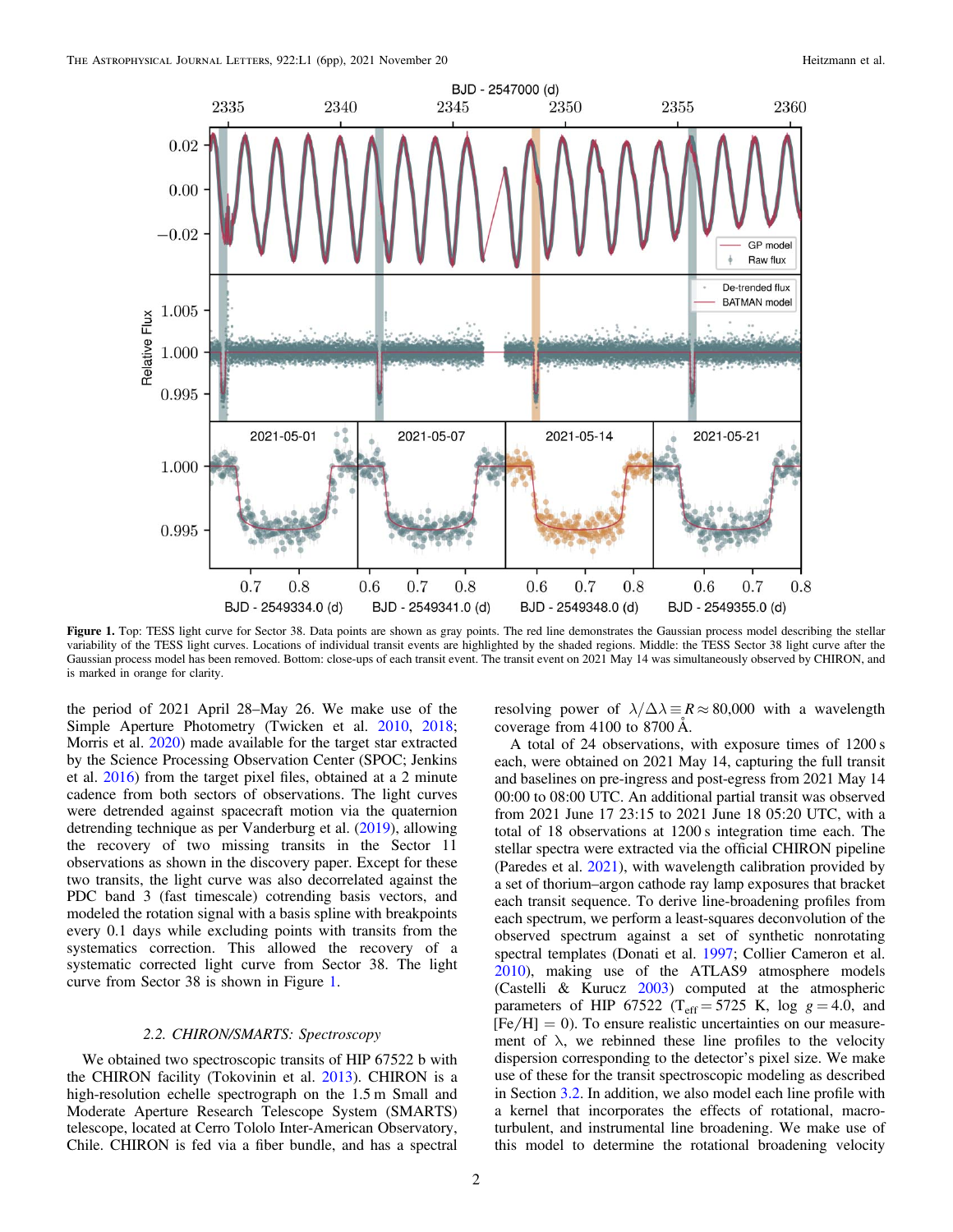$v \sin i_{\star}$  necessary for the line profile modeling, measuring a rotational broadening velocity of  $v \sin i_x = 50 \pm 3$  km s<sup>−</sup> rotational broadening velocity of  $v \sin i_x = 50 \pm 3$  km s<sup>-1</sup>, consistent with that of  $54.2 \pm 0.7$  km s<sup>-1</sup> reported in the discovery paper from an ensemble of spectroscopic observations.

#### 3. Analysis

The very young age of HIP 67522 goes hand in hand with substantial intrinsic stellar variability in both spectroscopic and photometric observations, with 2%–3% variations seen in both TESS Sector 11 and 38 light curves. The variability seen for HIP 67522 can be mostly attributed to surface brightness features (spots and plages). We develop a model below that incorporates both photometric (Section 3.1) and spectroscopic (Section 3.2) transits as well as spot modeling to deal with the influence of stellar activity on our projected obliquity measurements.

#### 3.1. Transit Photometry

A total of eight transits, four in Sector 11 and four in Sector 38, were observed by TESS. The TESS photometry exhibits significant stellar rotational variability due to the youth of the host star. We apply a Gaussian process model to account for this variability. We model the light curve using a stochastically driven simple harmonic oscillation kernel as is implemented in the CELERITE package (Foreman-Mackey et al. 2017), with free parameters describing its amplitude  $S_0$  and damping coefficient Q. We fixed the frequency  $\omega_0 = 1/P_{\text{rot}} = 1/1.39$ (see the last paragraph of Section 3.2 for justification). We also simultaneously model the planetary transit using the BATMAN package (Kreidberg 2015), including free parameters describing the transit centroid timing  $T_c$ , orbital period  $P_{\text{orb}}$ , radius ratio  $R_{\rm p}/R_{\star}$ , normalized semimajor axis  $a/R_{\star}$ , and the line-ofsight inclination of the transit  $i$ . Following the low eccentricity found in Rizzuto et al. (2020), the orbit is assumed to be circular for this model.

The light-curve and best-fit model for the Sector 38 observations are shown in Figure 1. We subtract the Gaussian process model from the TESS observations, and pass the resulting detrended light curve to the subsequent analysis described in Section 3.3.

#### 3.2. Transit Spectroscopy

Any phenomenon introducing brightness variations on the stellar disk that are asymmetric will leave rotationally modulated imprints on the observed spectroscopic line profiles. As these variations move across the stellar disk, they block/ enhance incoming flux at a wavelength (and corresponding radial velocity) depending on their longitude. This is because light emitted by different parts of the stellar disk experience a different Doppler shift due to the star's rotation. This directly translates into bumps and dips on the rotational line profiles. Doppler tomography consists of monitoring the evolution of line profiles during a planetary transit to catch the distortions induced by the eclipsing body, called the "Doppler shadow". The way this Doppler shadow crosses the line profiles over time yields the angle at which the planet crosses the stellar disk, the projected spin–orbit angle  $\lambda$ . Any other brightness variations (i.e., spot-induced features in a first approximation) will contribute to distort the line profiles in a similar fashion.

Table 1 Global Model Parameters Parameters Prior<sup>a</sup> Results Transit  $T_c$  (BJD<sub>TDB</sub>)  $\mathcal{U}$  1604.023722  $^{+0.00024}_{-0.00023}$  $P_{\text{orb}}$  (days)  $U$  6.959471<sup>+0.0000030</sup>  $R_{\rm p}$  (R<sub>\*</sub>)  $\mathcal{U}$  0.067471<sup>+0.00019</sup> a  $(R_{\star})$  11.685<sup>+0.112</sup> 12.685<sup>+0.112</sup>  $i$  ({°})  $\mathcal{U}[86,90]$  89.23<sup>+0.37</sup>  $e \qquad \qquad 0 \text{ (fixed)} \qquad \qquad \ldots$  $\mu_1$  0.148 (fixed)<sup>b</sup> **b** ...  $\mu_2$  0.23 (fixed)<sup>b</sup> **b** ... Doppler Tomography v sin  $i_{\star}$  (km s<sup>-1</sup>)  $\mathcal{G}[50,1]$  49.21<sup>+0.95</sup>  $\lambda$  (°)  $\lambda$  = 5.8<sup>+2.8</sup>  $v_{\rm macro}$  (  $\rm km~s^{-1})$  $\mathcal{U}$  0.59<sup>+0.43</sup>  $v_1$  0.4139 (fixed)<sup>6</sup>  $\mathbf{c}$  and  $\mathbf{c}$  and  $\mathbf{c}$  $v_2$  0.2494 (fixed)<sup>6</sup> c  $\cdots$  $\begin{array}{ccc}\n\text{\#spots} & & 1 \text{ (fixed)} & \cdots \\
\theta_{\text{spot1}} \text{ (}^\circ \text{)} & & \mathcal{U} & 212.95\n\end{array}$  $\theta_{\text{spot1}}$  (°)  $\theta_{\text{12.95} \pm 0.36}$  (°)  $212.95_{-0.37}^{+0.36}$  $\phi_{\text{spot1}}$  (°)  $\mathcal{U}[0,90]$  $+2.7$ <br> $-2.2$  $R_{\text{spot1}}$  (°)  $\mathcal{U}$  4.76 $^{+0.24}_{-0.71}$  $T_{\text{spot1}}$  (K)  $U[0.6 \times \text{Teff}, 0.8 \times \text{Teff}]$  $^{+288}_{-155}$  $P_{\text{rot}}$ (days) 1.39 (fixed)  $\cdots$ Light-curve GP logS<sup>0</sup> 1.6 3.7 0.4 - - +  $\frac{\log Q}{\log 4}$  3.37 $^{+0.67}_{-0.77}$  $\log \omega_0$  −0.329 (fixed) … Derived Parameters  $R_P (R_{\oplus})$  ... 10.178 ± 0.440 RP (RJ) L 0.928 ± 0.040 3D obliquity  $(°)$  ...  $^{+10.3}_{-8.7}$  $i_{\star}$  (°)  $\cdots$  >85 (3 $\sigma$ )

Notes.

<sup>a</sup>  $U$  unconstrained uniform priors;  $U$  [a, b] constrained uniform priors with

boundaries *a* and *b*;  $G[\mu, \sigma]$  Gaussian priors.<br><sup>b</sup> Adopted at the TESS band from Claret (2017).<br><sup>c</sup> Adopted at the *V* band from Claret et al. (2012).

We therefore modeled both contribution (spots and planet) to fit the observed line profiles and recover  $\lambda$ .

The star was modeled as a circular mask on a grid of pixels, each with a value between 0 and 1 representing fractional brightness  $f<sub>b</sub>$ . The mask is a combination of (i) a uniform disk  $(f<sub>b</sub> = 1)$ , (ii) a limb-darkening quadratic law parameterized with a linear  $\nu_1$  and a quadratic  $\nu_2$  coefficient (given in Table 1), (iii) the spot(s), and (iv) the transiting planet. Spots were modeled as spherical caps defined by their colatitude (complementary angle of latitude, i.e., 0° at the north pole and 180° at the south pole)  $\phi$ , longitude  $\theta$ , angular radius  $R_{\text{spot}}$ , and temperature  $T_{\text{spot}}$ conditioning their brightness, as per

$$
f_{\rm b} = (T_{\rm spot}/T_{\rm eff})^4. \tag{1}
$$

The projection of each spot on the stellar disk was then computed analytically and its contribution was added to the total mask. Finally, the transiting planet was assumed on a circular orbit and modeled as a disk ( $f_b = 0$ ). Its shadow on the stellar disk was parameterized by  $T_c$ ,  $P_{\text{orb}}$ ,  $R_p/R_\star$ ,  $a/R_\star$ ,  $\omega$ , *i*, and  $\lambda$  (see the values in Table 1).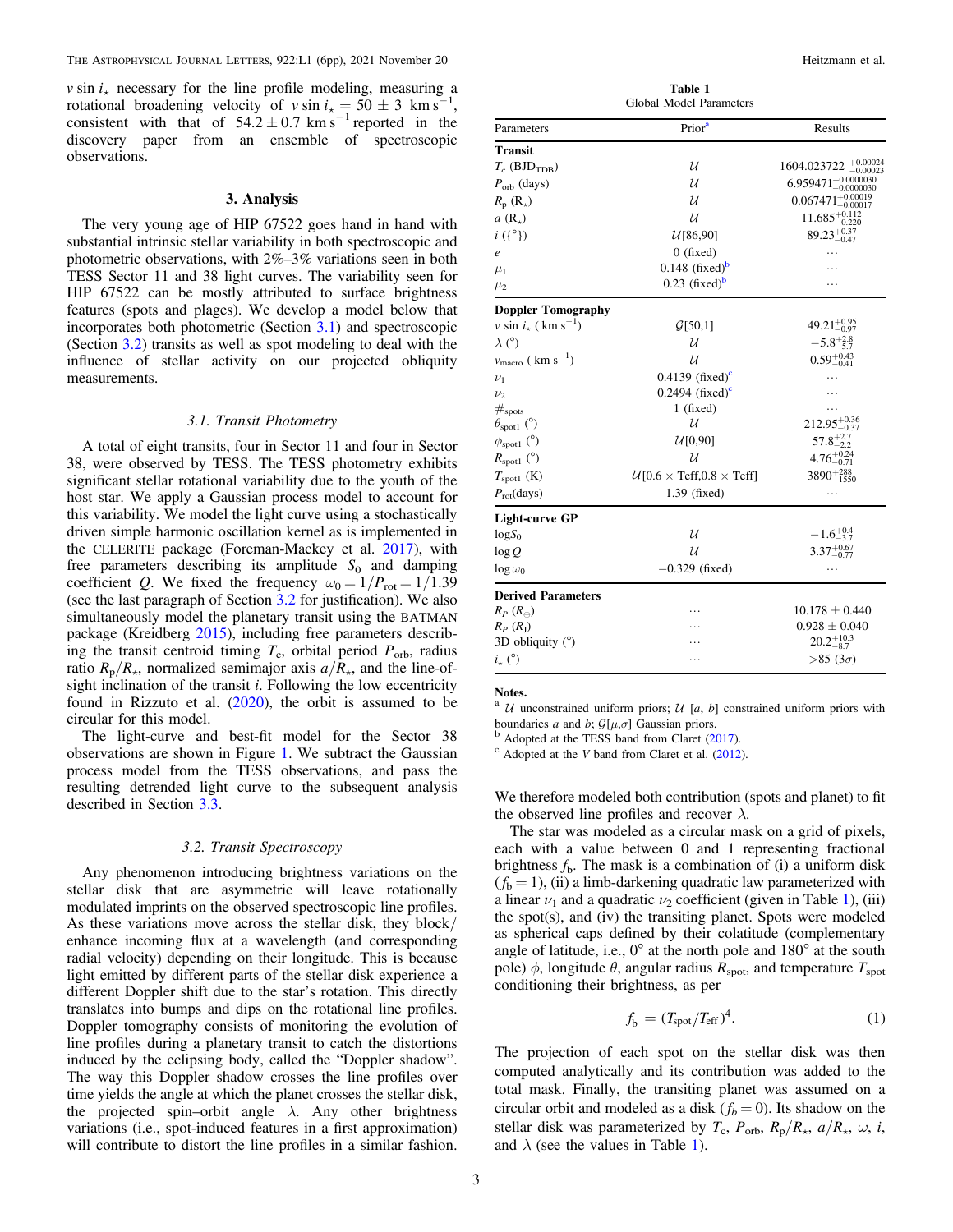THE ASTROPHYSICAL JOURNAL LETTERS, 922:L1 (6pp), 2021 November 20 Heitzmann et al.



Figure 2. Results from the spectroscopic transit modeling of HIP 67522 b. Top: modeled stellar disk including a single spot and the transiting planet at phase -0.01 (left), 0 (center), and 0.01 (right). Middle: line profiles fit matching the above images. Observed line profiles are shown in red with uncertainties in lighter red. Fit to the data (mean line profile + integrated modeled stellar disk) is shown in green, the planet contribution in blue, and the spot contribution in orange. Gray vertical dotted lines express planet transit phases. Bottom: result plots for the 2021 May 14 full transit (left) and the 2021 June 18 partial transit (right). Each subpanel shows the variation of lines profiles in velocity space (horizontal axis) for different orbital phases of HIP 67522 b (vertical axis). (a) Residuals between each observed line broadening and the mean observed line profile. (b) Spot-only model. (a)–(b) Line profile residuals after subtraction of the spot model; we see that the spot signature has been removed, leaving a clear planetary signature. (c) Modeled planet. (a)–(b)–(c) Residuals after subtraction of both the spot and planet model. Horizontal black lines show the phase of transit ingress (bottom) and egress (top). Vertical black lines are  $\nu$  sin i (left) and  $+\nu$  sin i (right).

To obtain the full disk-integrated line profiles, we summed the pixels along the vertical axis of the stellar disk (i.e., for each radial velocity bin). Finally, we incorporate line broadening in the observations via a convolution of our model with a Gaussian kernel, with the width being the quadrature addition of the instrumental resolution and the macroturbulent velocity (vmacro).

A dark spot feature was seen during both spectroscopic transits on 2021 May 14 and 2021 June 18 (Figure 2). We interpret this to be the same spot feature. That it reappears at the same location on the second transit is interpreted to be that the planet orbital period is a multiple of the rotation period, near 5:1 resonance. This is supported by the near-sinusoidal lightcurve variability seen during Sector 38 of the TESS observations. We therefore adopt a fixed stellar rotation period of  $P_{\text{rot}} = 1.39$  days for both the Gaussian process detrending and our Doppler tomographic analysis, and assume that there is one fixed long-lived spot that does not vary in size or temperature between the two observations. Not taking into account the spot evolution explains the slight residuals left after removal of the main spot feature as seen on the bottom panel of Figure 2 (panels  $(a)$ – $(b)$  and  $(a)$ – $(b)$ – $(c)$ ). For reference, a Lomb–Scargle analysis of the joint Sector 11 and 38 light curves reveals a rotation period of  $1.4 \pm 0.1$  day, in agreement with the value we adopt in this analysis.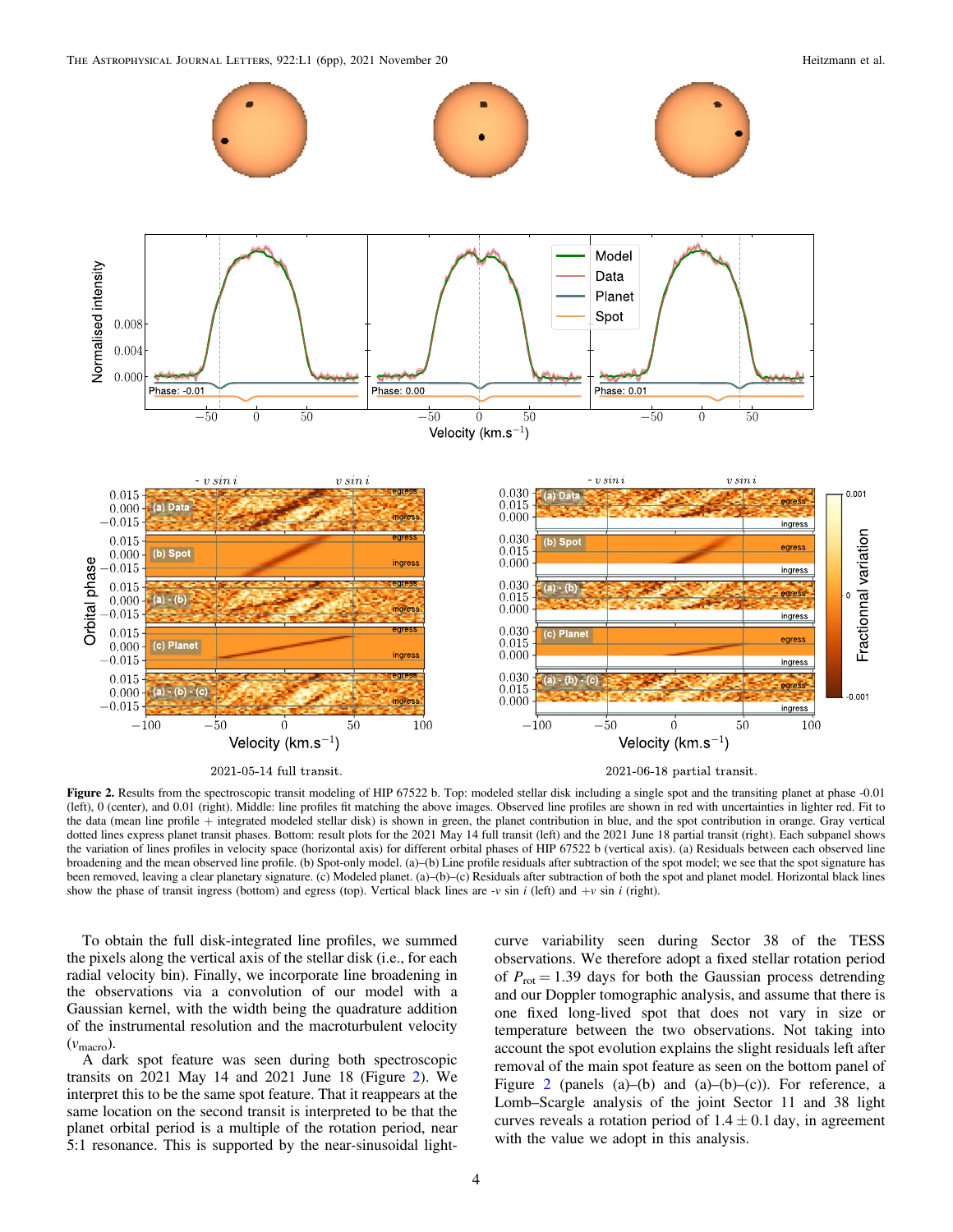

Figure 3. Systems younger then 10 Gyr that have both their age (NASA Exoplanet Archive 2021 July) and obliquity constrained. Yellow smaller circles represent Neptune-sized planets ( $R < 6 R_{\oplus}$ ), larger blue circles show Jupitersized planets ( $R > 6 R_{\oplus}$ ), and the blue star symbolizes HIP 67522 b. The very young systems (<100 Myr) are, in ascending order of age, HIP 67522, AU Mic, V1298 Tau, DS Tuc A, and TOI 942. The red and green areas show aligned ( $|\lambda| < 20^{\circ}$ ) and misaligned ( $|\lambda| > 20^{\circ}$ ) systems, respectively.

#### 3.3. Global Fit

We simultaneously fitted the transit light curves modeled with BATMAN (Section  $3.1$ ) to the TESS data and the line profiles obtained through our Doppler tomographic model to the least-squares deconvolution profiles (Section 3.2).

For a given parameter set, we computed the likelihood for both the photometric and spectroscopic data sets. To determine the best-fitting parameter values and resulting posteriors, we made use of a Markov Chain Monte Carlo analysis using the affine-invariant ensemble sampler EMCEE (Foreman-Mackey et al. 2013). The analysis included 240 simultaneous chains with 10000 iterations each. The resulting posteriors are presented in Table 1. We derived a planet radius of  $10.178 \pm 0.44$  R<sub>⊕</sub>, agreeing with the previous value of  $10.07 \pm 0.47$   $R_{\oplus}$  from Rizzuto et al. (2020). We note that the availability of four extra transits did not improve the uncertainty on  $R_P$ , limited by the poorer constraint on  $R_{\star}$ .

#### 4. Conclusions

We measured the projected obliquity angle of HIP 67522 b to be  $|\lambda| = 5.8^{+2.8}_{-5.7}$ . With a stellar inclination estimated following Masuda & Winn  $(2020)$ , we derived the 3D obliquity to be  $\psi = 20.2^{+10.3\circ}_{-8.7}$ . At an age of 17 Myr, HIP 67522 b is the youngest planet to receive such characterization. We demonstrate that a precise measurement of the sky-projected obliquity is possible for such young stars, despite the activity-dominated spectroscopic transit observations. Our single-spot model allows us to unambiguously disentangle the planetary signature from the stellar activity.

Figure 3 places HIP 67522 b into context of other planetary systems that have known obliquities and constrained ages.<sup>9</sup> This particular system joins AU Mic b (Palle et al. 2020; Addison et al. 2021; Hirano et al. 2020; Martioli et al. 2020), V1298 Tau c (David et al. 2019; Feinstein et al. 2021), DS Tuc Ab (Newton et al. 2019; Montet et al. 2020; Zhou et al. 2020), and TOI 942 b (Wirth et al. 2021) in the group of systems younger than 100 Myr old that have their obliquity measured. Remarkably, all these systems have been found to be on wellaligned orbits, encouraging the pursuit of very young star obliquity measurements to confirm this trend.

With a radius of 10  $R_{\oplus}$ , HIP 67522 b is the only hot, Jupitersized planet in this very young group of systems. Its future evolution is still unclear, however, and the lack of constraint on its mass prevents us from definitively classifying it as a proto– hot Jupiter. Super-Earths and Neptune-sized planets commonly found around Sun-like stars can have a radii of  $\sim 10 R_{\oplus}$  at the age of HIP 67522. The planet is undergoing Kelvin–Helmholtz contraction and photoevaporation, and its eventual radius depends strongly on its core-envelope makeup (e.g., Lopez & Fortney 2013).

If HIP 67522 b is indeed a proto–hot Jupiter, it is a prime example of one that did not migrate via high-eccentricity pathways. The circularization of HIP 67522 b's orbit is on the Gyr timescale (estimated from Goldreich & Soter 1966), playing against a high-eccentricity-type migration. Classic planet systems such as HD 80606 b (Naef et al. 2001; Wu & Murray 2003; Pont et al. 2009; Hébrard et al. 2010) and HD 17156 b (Barbieri et al. 2007; Cochran et al. 2008; Narita et al. 2008) exhibit highly eccentric and oblique orbits. For most other mature hot Jupiters, though, it is more difficult to decipher their original migration pathways due to tidal synchronization that occurs at the hundreds of millions of years to gigayear timescales (e.g., Lai 2012; Valsecchi & Rasio 2014), erasing evidence of their primordial histories. HIP 67522 b may be the first such example for which the most likely explanation is that the primordial orbit of a close-in Jovian planet is well aligned. Recently, Albrecht et al. (2021) found that hot Jupiters are preferentially found in well-aligned or polar orbits. There are a range of mechanisms that can result in such bimodality in the obliquity distribution, and understanding the age–obliquity distribution can help distinguish between these mechanisms. For example, magnetic warping of the protoplanet disk can result in hot Jupiters that formed in situ being found in oblique orbits (e.g., Lai et al. 2011). With more observations, a prevalence of well-aligned hot Jupiters around young stars may help limit the real-life effectiveness of such pathways.

If HIP 67522 b does become a Neptune-sized planet, it adds to the well-aligned pool of very young systems, contrasting with the often misaligned single-planet Neptune-like systems in close orbit around more mature aged stars. Even with a mass of a few 10  $M_{\oplus}$ , the circularization timescale is likely on the few 100 Myr timescale, one order of magnitude older larger than the age of the system, disfavoring high-eccentricity migration. HIP 67522 b would contribute to the growing interest to understand the formation of close-in Neptunes (e.g., Bean et al. 2021) and to make sense of the alignment distribution of these commonly found exoplanets.

Although not seen in Sector 38, HIP 67522 b has a possible nearby exterior transiting companion with an orbital period of  $>$  23 days (Rizzuto et al. 2020). The existence of HIP 67522 c is tentative, but if confirmed, HIP 67522 b would be a more consistent future Neptune-sized planet as hot Jupiters are rarely found with outer companions. Dynamical interactions within closely packed planetary systems can excite mutual inclinations (Hansen & Murray  $2013$ ), and often result in the destruction of the interior planetary architecture if the outer companion is

NASA Exoplanet Archive 2021 July.